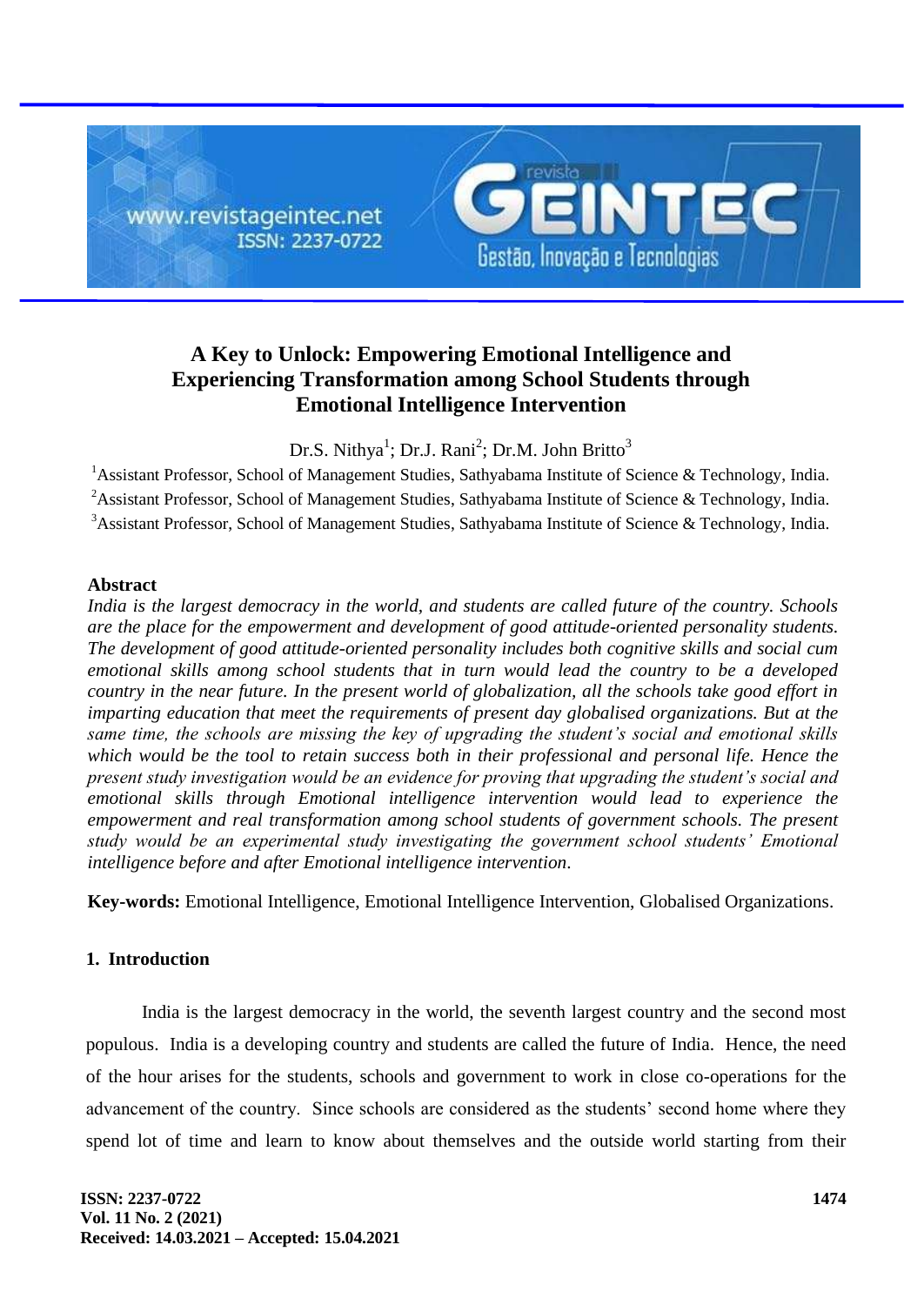childhood. For this much steps should be taken on imparting value education among students that would allow the mankind to experience the real transformation among the students. As per the sayings of Swami Vivekananda, "the essence of education is concentration of mind, not collecting facts. Develop the power of concentration of mind and detachment and then with a perfect instrument collect facts at will", hence present day schools should focus on "bring inside out among the students". Thus, schools and government should both take steps to impart education in a way that along with upgrading of cognitive skills, should also focus on empowering students' social and emotional skills collectively called Emotional intelligence ability as per the sayings of Swami Vivekananda "Education is the manifestation of the perfection already in mankind". Hence, the present study focuses on undergoing an experimental study on empowering Emotional Intelligence and experiencing real transformation among students of government schools. Emotional intelligence comprises of three psychological dimensions namely Emotional sensitivity, Emotional maturity and Emotional competency (Dr. Dalip Sigh, 2003). Emotional intelligence ability is a missing key among the present day world mankind. Emotional intelligence is found to be a winning strategy according to many researchers and was also noted that upgrading of Emotional intelligence skills would definitely allow the students, schools and government to experience a real transformation among them as a whole.

#### **2. Research Space**

Researchers and professionals of all fields across the world are actively engaged in studying Emotional Intelligence (EI) and started to realize the benefits of applications of Emotional intelligence among individuals irrespective of age and experience. Though Various literatures shows that there exist exploratory studies on Emotional intelligence among school students with various variables like stress, leadership, performance, psychological well-being of the students, there exist only a few experimental studies on empowering Emotional intelligence. Hence, the paper focuses on the advantages of undergoing experimental study on empowering student's Emotional intelligence ability through Emotional intelligence intervention especially among government school students. The experimental study would make them to know the effectiveness of Emotional intelligence intervention that in turn makes them to experience the real transformation which helps to meet the future needs of the society in a better and more efficient way.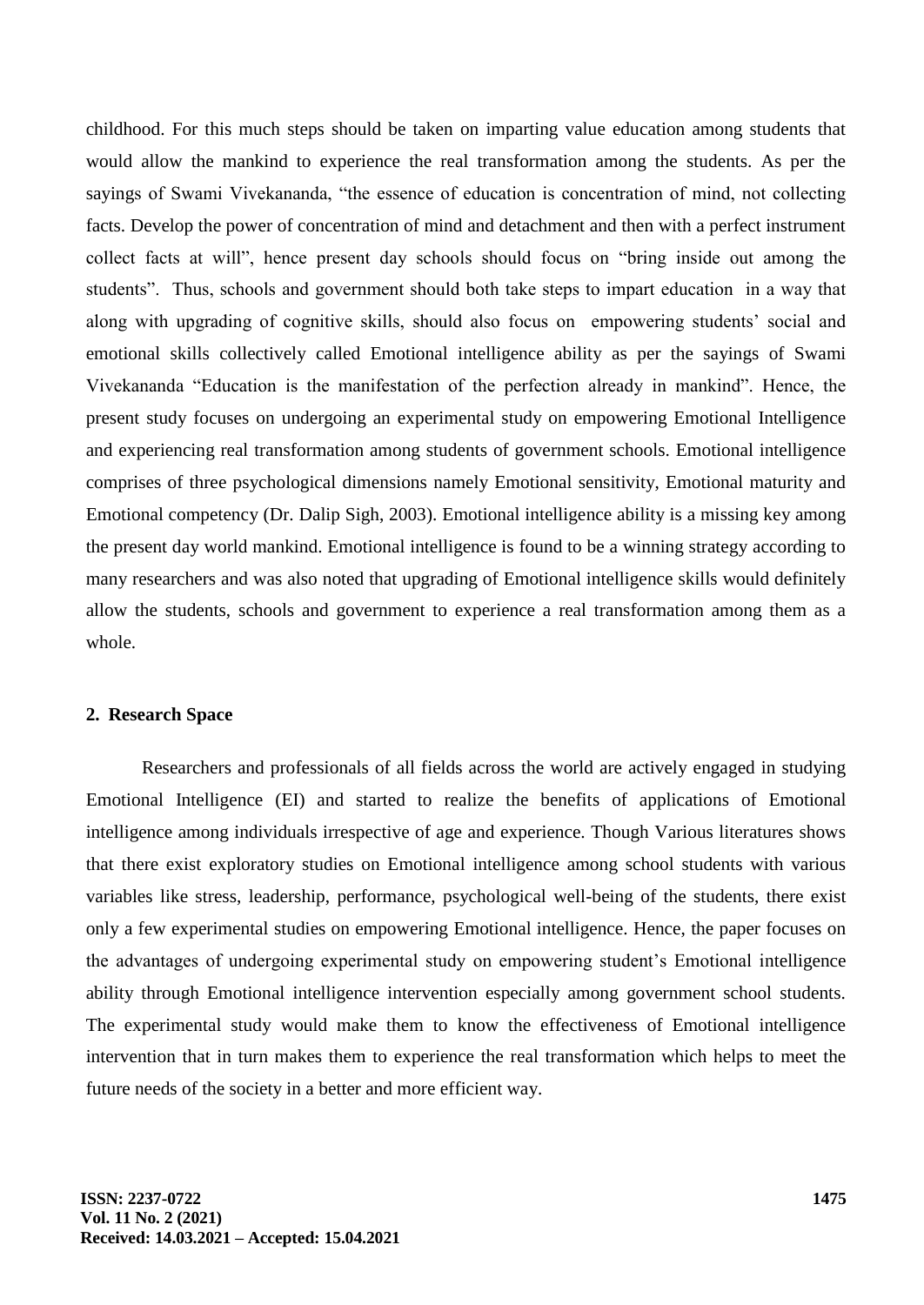#### **3. Research Devise**

The research designs include true experimental, quasi-experimental, quantitative, descriptive and pre-experimental designs. Thus, to evaluate the effectiveness of Emotional intelligence intervention, the quasi- experimental design could be adopted with comparison of two groups which endure pre test and post test. By conducting the pre-test, the researcher is able to evaluate the respondents' pre-existing overall Emotional intelligence level. Thereafter, experimental group is exposed to Emotional intelligence intervention program and another group framed as control group is not exposed to Emotional intelligence program. On the completion of Emotional intelligence intervention program, both the groups are exposed to post-test. Then, the results can be compared between control and experimental group before and after Emotional intelligence intervention program. Thus, in the present study, quasi-experimental design with pre-test and post-test between non-equivalent groups can be adopted. However, the groups are to be chosen and assigned systematically rather than through randomization to know the effect of Emotional intelligence intervention on Emotional intelligence among government school students.

#### **4. Experimentation Phases**

The study comprises of different experimental phases. They are:

# **Phase I**

Identifying Emotional intelligence variables and organizing suitable Emotional intelligence intervention program for the school students.

This phase comprises of the following activities:

- 1. Identifying Emotional intelligence strategies that facilitate increasing Emotional intelligence level among school students.
- 2. Developing, organizing and scheduling suitable Emotional intelligence intervention program to be given to selected target samples based on the identified Emotional intelligence strategies.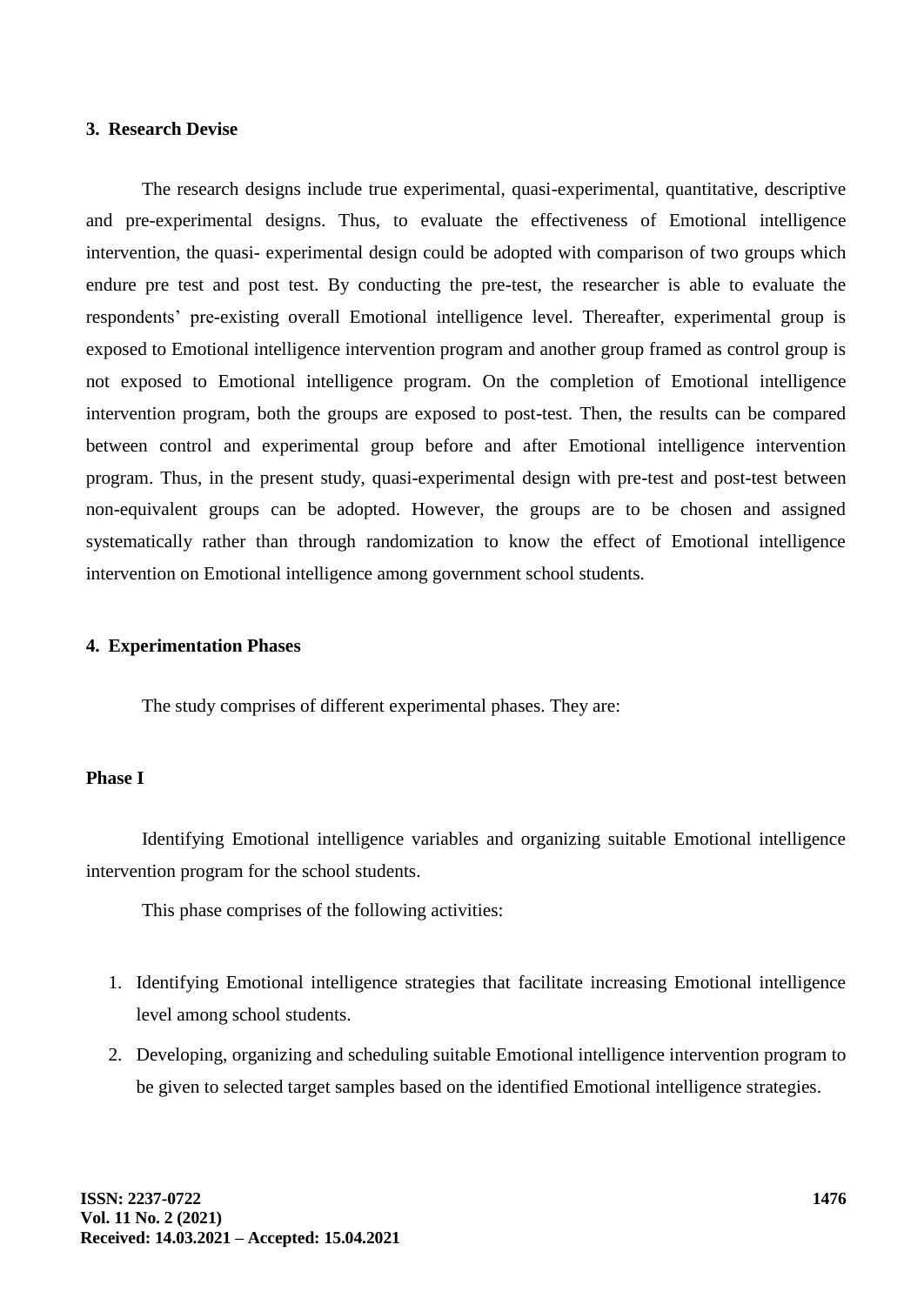### **Phase II:**

#### **Construction of Emotional intelligence test Questionnaire**

In this phase, Emotional intelligence test questionnaire is to be constructed and developed in order to assess the Emotional intelligence among school students.

# **Phase III**

#### **Pilot Study**

In this phase, pilot study has to be carried out to find out the effect of Emotional intelligence intervention program with a small group of government school students by giving one day training program on Emotional intelligence with Emotional intelligence test questionnaire before and after EI training program.

#### **Phase IV**

Selection of the government schools has to be done for the present study based on the convenience and selection of sample units using systematic random sampling has to be done since the present study is experimental in nature.

### **Phase V**

#### **Pre-testing**

In this phase, EI test questionnaire has to be distributed and got filled among the selected sample units before the Emotional intelligence intervention program. Thereafter, Pre-test evaluation is to be done to measure Emotional intelligence for the selected sample units belonging to both groups.

#### **Phase VI:**

#### **Implementation of Intervention Program**

Emotional intelligence intervention program has to be scheduled and has to be conducted for experimental group alone as per the planned schedule. Emotional intelligence training could be given

**ISSN: 2237-0722 Vol. 11 No. 2 (2021) Received: 14.03.2021 – Accepted: 15.04.2021**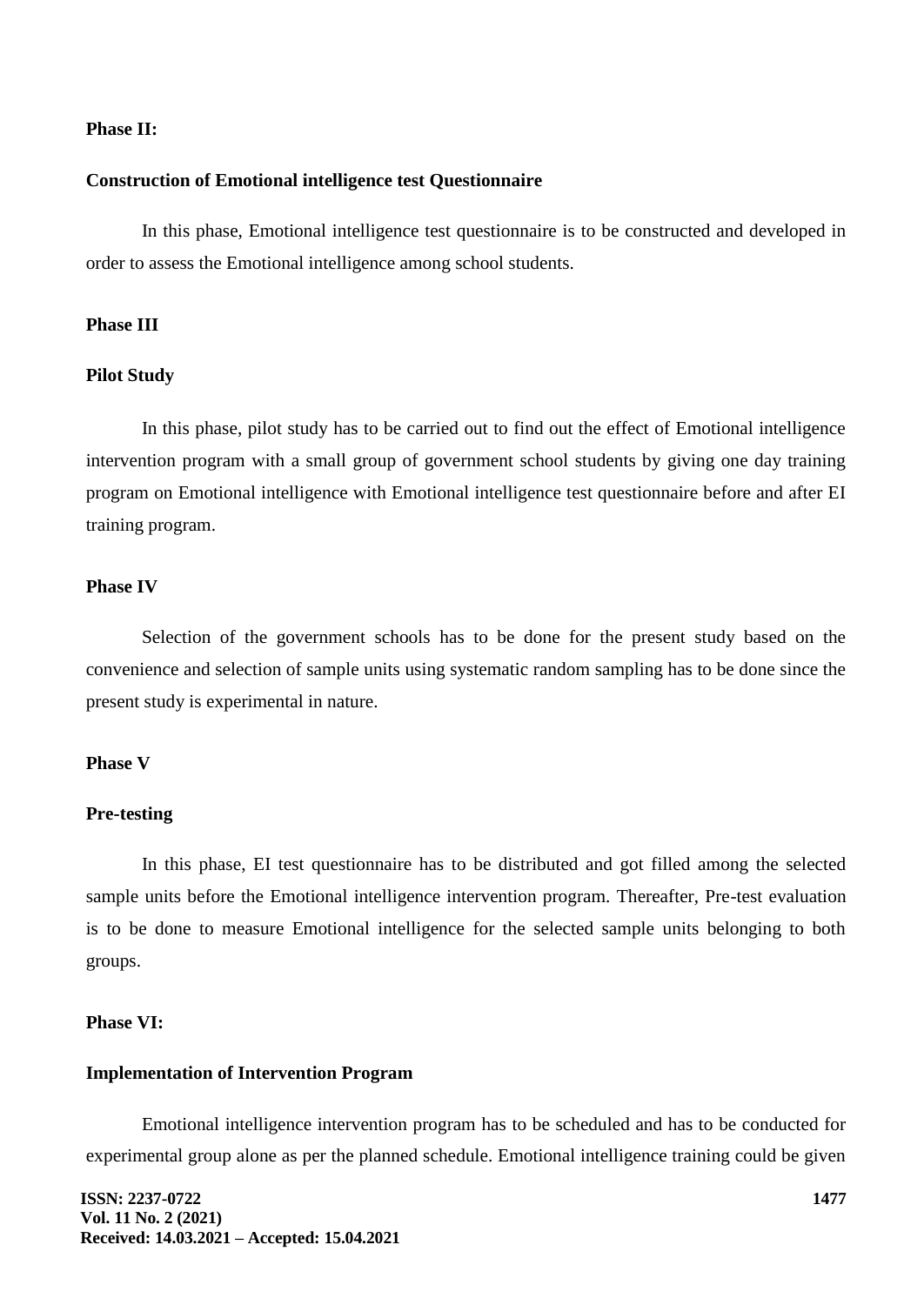only to 30 sample units since training size that would yield an effective training outcome is found to be 30 numbers.

#### **Phase VII**

#### **Post-test, Analysis and Interpretation of the Arrived Research Results**

Post-test has to be conducted after a week of completion of the intervention program. In Post-test, once again EI test questionnaire has to be distributed and got filled from the same selected 60 sample units (experimental group and control group). Thereafter, each of the selected 60 sample unit's filled EI test questionnaire has to be evaluated to know the groups' Emotional intelligence level. For the study, 60 samples would be effective where 30 samples would be under control group and other 30 samples would be under experimental group as training would be effective only when limited trainees are imparted with Emotional intelligence training program thereby would be able to experience real-time transformation among school students through Emotional Intelligence Intervention.

After conducting pre-test and post-test for control and experimental group, the task of entering, categorizing and analyzing are to be done to study the effect of Emotional intelligence intervention on Emotional intelligence of government school students. Finally, Suitable statistical tools are to be applied to test the set hypothesis and confirm the arrived research results statistically.

## **5. Emotional Intelligence Intervention (EII) Program Profile**

Based on the pilot study, a curriculum has to be framed for Emotional intelligence intervention program. Total of 90 hours could be allotted for the Emotional intelligence intervention program. Out of each particular 3 hours of training, 2hrs and 15 minutes for theory and 30 minutes for therapy and remaining 15 minutes for review of practice has to be allotted and utilized.

# **EII Projected Upshot**

 Help students to bond to their emotions and gain clearness around the different emotional states experienced in a given situation and mapping them to have smooth transaction within themselves and with others.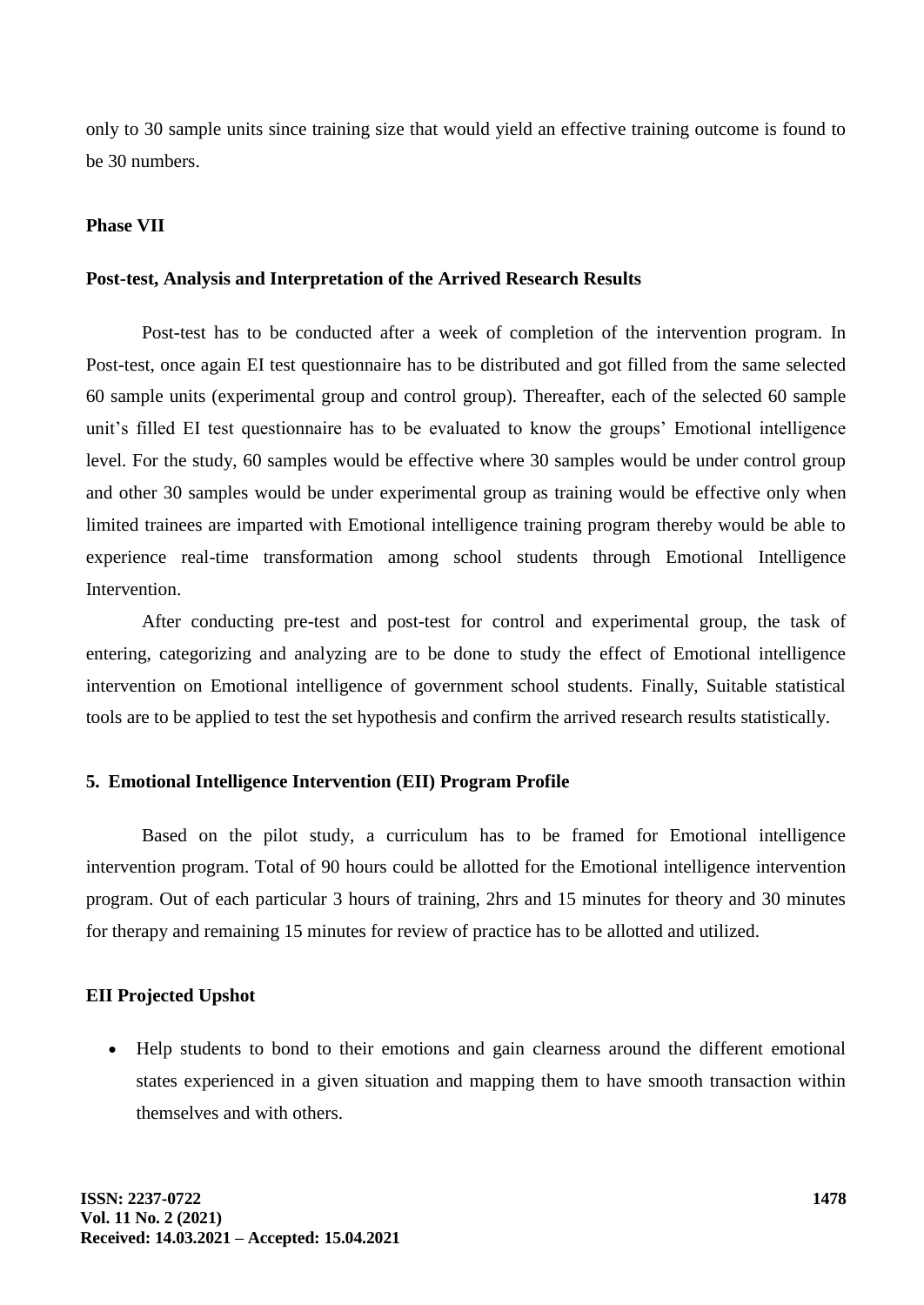- Guide them to be acquainted with the way to be conscious and becoming conscious in regard to action tendencies that result from blend of emotions.
- Making the students to realize the importance of living in the present prevailing circumstances and guide them to unfreeze the past and freeze with the present.
- Train people to aware and recognize of their own and other's emotions with more accuracy by using tools like listing their raw blend of feelings and emotions, trigger for their blend of emotions in their journal. This will equip the students to create their own pattern of living life naturally from normally.

## **6. Conclusion**

To sum up, initial training starts people on the road to greater Emotional intelligence that could rapidly add to the value of the individual's emotional capital. Enhancement of Emotional intelligence through EI intervention program could bring a real time change say, more profound if it becomes part of an ongoing cultural transformation program, backed up by coaching, that would involve reinforcing of strong people-oriented values and vision.

Emotional intelligence being able to harness emotions effectively, they play a vital role in empowerment and development of good personality-oriented school students, which would definitely reflect on the development of society and country as a whole. To have long lasting success, schools and government has to take initiatives in providing Emotional intelligence training periodically to students. The reason behind is that, individuals in their day-to-day life, experiences different blend of emotions at different times according to the situations. Hence, believed that Emotional intelligence level fluctuates after some time and so it has to be reinforced continuously and not just once.

To the bottom line of the current research, it could be concluded with the statement that schools and government could provide opportunities for the school students to apply Emotional Intelligence skill in their day-to-day life practically, since lasting change requires sustained practice elsewhere in life. Hence, the present study would clinch with the statement that Emotional intelligence training would be an instrument in replacing an automatic conditioned habit by positive behavior approach that would definitely paves way for school students to obtain assured success both personally and professionally as a long-lasting legacy.